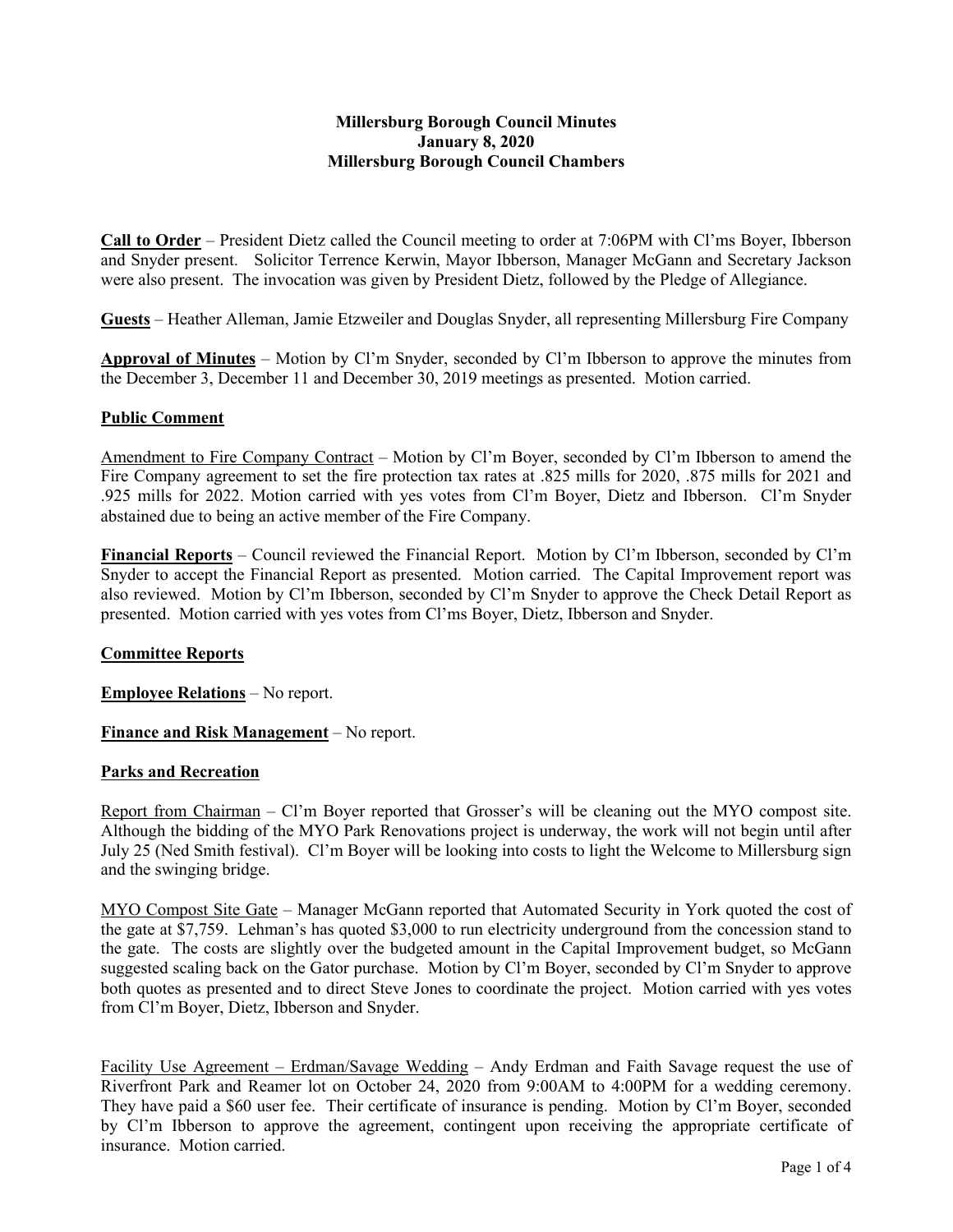Facility Use Agreement – MAHS Baseball – Millersburg High School requests the use of the MYO baseball field from March 2 to June 15, 2020 for games and practices. Motion by Cl'm Snyder, seconded by Cl'm Ibberson to approve the agreement as presented with the user fee waived. Motion carried.

Display Sales Quote for Holiday Display – Council reviewed a quote for 300 bulbs for \$1,180. Motion by Cl'm Ibberson, seconded by Cl'm Snyder to approve the purchase of 300 bulbs from Display Sales as quoted, to be fully reimbursed by the Millersburg Lions Club. Motion carried with yes votes from Cl'm Boyer, Dietz, Ibberson and Snyder.

Assessment of Holiday Display Electrical System – Cl'm Boyer will contact Randy Paul to get a quote to review of current set-up and make any recommendations.

Belson Outdoors Trash Receptacles – Council reviewed a quote from Belson Outdoors for two sets of trash cans for the MYO Park Renovations project. The cost of the cans is \$1,560.08. Motion by Cl'm Ibberson, seconded by Cl'm Snyder to approve the purchase as presented, to be fully reimbursed by the Millersburg Rotary Club. Motion carried with yes votes from Cl'm Boyer, Dietz, Ibberson and Snyder.

**Property** – No report.

**Public Safety –** Chairman Ibberson had nothing to report.

### **Streets**

Handicapped Parking Request – Manager McGann reported that we received an application for a handicapped parking spot at 437 Market Street. McGann has determined this to be a legitimate request, as there are no suitable parking alternatives. Motion by Cl'm Snyder, seconded by Cl'm Ibberson to approve the request as presented. Motion carried.

Revisit Parking Meter Saturday Enforcement – Council discussed the trial program during which Saturday enforcement was suspended and agreed that it was beneficial. Motion by Cl'm Boyer, seconded by Cl'm Ibberson to amend the parking ordinance to list Monday through Friday as the enforcement days and to advertise the ordinance amendment for formal adoption at the February Council meeting. Motion carried with yes votes from Cl'm Boyer, Dietz, Ibberson and Snyder.

Appointment of Acting Borough Manager – Motion by Cl'm Ibberson, seconded by Cl'm Boyer to appoint Ann Bowman Jackson as acting Borough Manager from January 18 until further notice or until a Manager is hired. Motion carried. President Dietz announced an executive session at 9:20PM for Council to discuss a personnel compensation matter. Secretary Jackson left Council Chambers and returned at 9:27PM when President Dietz called the meeting back into regular session. Motion by Cl'm Snyder, seconded by Cl'm Ibberson to award Secretary Jackson a \$3.00 per hour increase while serving as Borough Manager. Motion carried with yes votes from Cl'm Boyer, Dietz, Ibberson and Snyder.

**Economic Development** – President Dietz had nothing to report.

**Mayor's Report –** Mayor Ibberson had nothing to report.

**Manager's Report –** Written report was provided to all Cl'ms. Additionally, PennDOT representatives will be available to discuss the 2021 bridge replacement project at the north end of town. President Dietz questioned McGann on whether Upper Paxton Township has responded to the Borough's inquiry about the timing of the MYO Road paving project. They have not. McGann was instructed to advise the Township that the Borough will be doing the MYO Park Renovations project after July 25.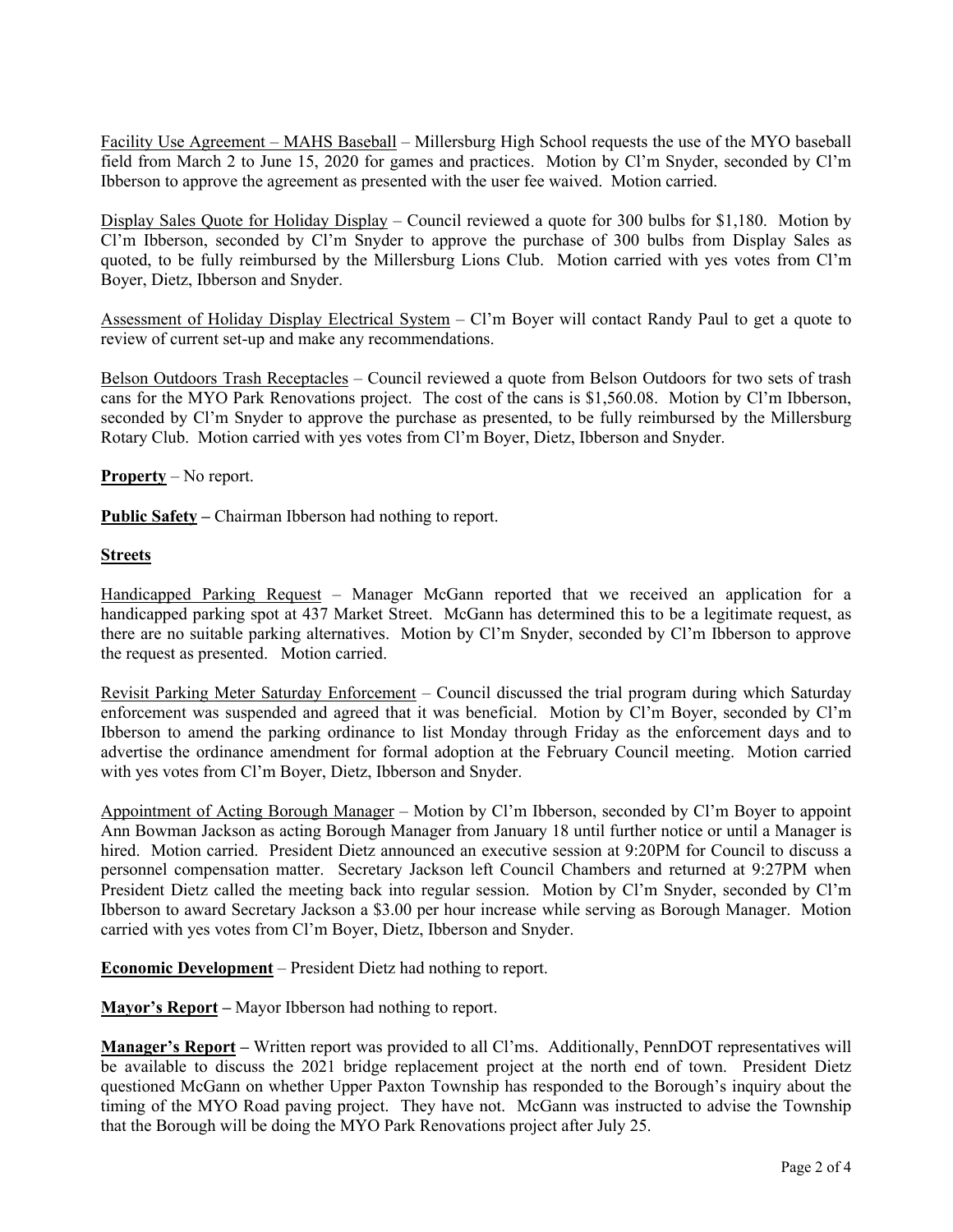# **Unfinished Business**

Borough Manager Token of Appreciation – President Dietz presented a planter to Manager McGann, thanked him for his time of service to the Borough and wished him well in his new position.

HRG Invoice – Center Street Erosion Control Project – Council reviewed the latest invoice for \$3,000. Motion by Cl'm Ibberson, seconded by Cl'm Snyder to submit the invoice from HRG to Dauphin County for payment. Motion carried.

Appointment of Secondary Engineer – Motion by Cl'm Ibberson, seconded by Cl'm Boyer to appoint William Burch and Associates as the Borough's small projects engineer. Motion carried.

### **New Business**

2020 Memberships – Council reviewed the listing of offered memberships. Motion by Cl'm Snyder, seconded by Cl'm Ibberson to approve the following payments to PSAB: annual dues  $\omega$  \$402, extended listing in the PSAB membership directory  $(a)$  \$40, nine Borough News subscriptions  $(a)$  \$10 each and the Training Subscription program @ \$450. Motion carried with yes votes from Cl'm Boyer, Dietz, Ibberson and Snyder.

Pending Borough Ordinances – President Dietz called Council's attention to three pending drafts – the Shade Tree Ordinance, the Rental Inspection Ordinance and a Zoning Ordinance Amendment. Motion by Cl'm Ibberson, seconded by Cl'm Snyder to advertise the Zoning Ordinance amendment for formal adoption at the February 12 Council meeting and to hold the public hearing prior to the Council meeting. Advertisement to be placed in the Upper Dauphin Sentinel as required and on the Borough's website and Facebook page. Motion carried with yes votes from Cl'm Boyer, Dietz, Ibberson and Snyder.

**Communications** – All communications were made available to Cl'ms.

## **Organization Reports**

Upper Dauphin COG – Cl'm Dietz reported that the next meeting will be on Thursday, January 16. John Fulponi from Senator DiSanto's office will be speaking to the group on grant opportunities at the State.

Millersburg Planning Commission – There was no meeting.

Millersburg Area Pool Association – No report.

Millersburg Fire Company – November 12, 2019 meeting minutes were provided to all Cl'ms.

Millersburg Area Authority – November 4, 2019 meeting minutes were provided to all Cl'ms.

Dauphin County Tax Collection Committee – Secretary Jackson reported that the Committee's November meeting was cancelled.

Millersburg Ferry Boat Association – No report.

Dauphin Lebanon County Borough Association – No report.

Zoning Hearing Board – Manager McGann reported that there have been no hearings.

Upper Dauphin Industrial Development Authority – No report.